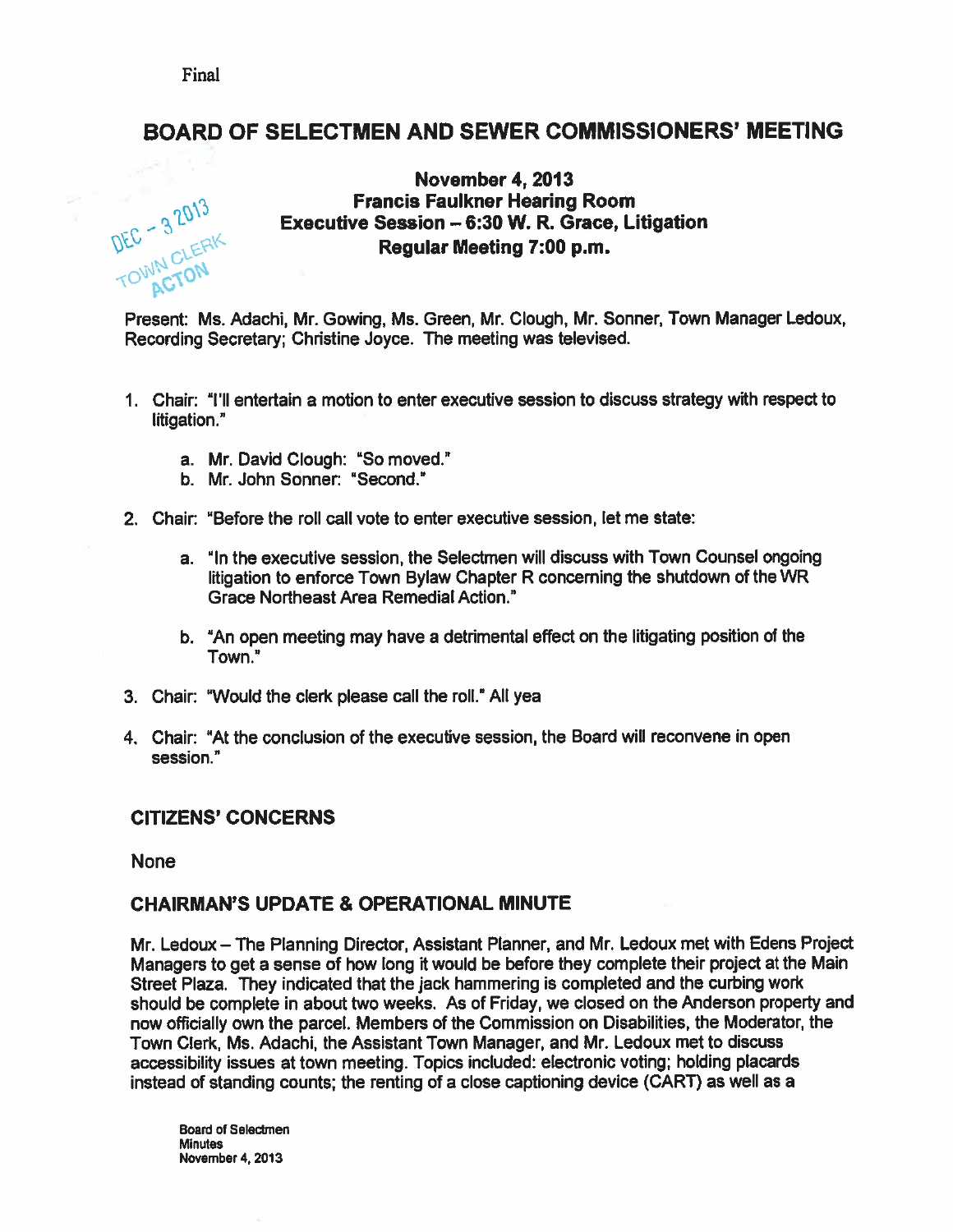stenographer. The town launched its employee Wellness program, WIN, which will officially start on January 1<sup>st</sup>...

Ms. Adachi — She discussed <sup>a</sup> letter from residents regarding access and exit to the Transfer Station on Route 2. Mass DOT has restored the acceleration lane to what it was before. She attended the dedication of the Habitat House on Great Road. There will be <sup>a</sup> Veteran's Day breakfast at the Boxborough Holiday Inn on November 11<sup>th</sup> followed by observances on the town common. The Council on Aging will be holding <sup>a</sup> Craft Fair on Saturday, November 16th.

# PUBLIC HEARINGS & APPOINTMENTS

# COMMON VICTULLER LICENSE — BENJARONG RESTAURANT, 214 MAIN **STREET**

Dan Brianski, attorney, introduced the new owners, Tian and Orjit Tran. They are purchasing the restaurant and <sup>p</sup>lan to continue to run ft as an Asian/Thai restaurant under the same name. They have prior experience managing and owning restaurants with alcoholic beverage licenses.

Mr. Clough asked if they've had any violations in other towns and asked what kind of training they will provide for their staff. They have not had violations and will provide TIPS training for their bartenders.

Bob Ingram — asked about the manager of the restaurant. Mr. Tran will be the Manager and when he is not there, his wife will be there.

Mr. Gowing — Moved to approve. Mr. Sonner — second. UNANIMOUS VOTE

# FULL LIQUOR LICENSE TRANSFER, BENJARONG RESTAURANT, <sup>214</sup> MAIN STREET

Mr. Sonner — Moved to approve. Ms. Green — second. UNANIMOUS VOTE

# **GREEN ADVISORY COMMITTEE**

Dean Charter presented <sup>a</sup> slide show on the Green Communities Act and the work of the Green Advisory Board. He also introduced Pamela Cady, an energy conservation analyst working with the town, and Eric Hudson, <sup>a</sup> member of the GAB. Dean noted that because we are <sup>a</sup> Green Community, we have received several grants in pas<sup>t</sup> years. We also received gran<sup>t</sup> money that was focused on the School projects this year. Many towns in Mass have gone green. Dean said we have pushed ahead with State gran<sup>t</sup> and utility rebates and noted that the biggest energy consumer users in town are the library, Public Safety Facility, Public Works Building and our street lights. He talked about when the Solar Project will produce enough energy to take care of all our town buildings, street lights and the wastewater treatment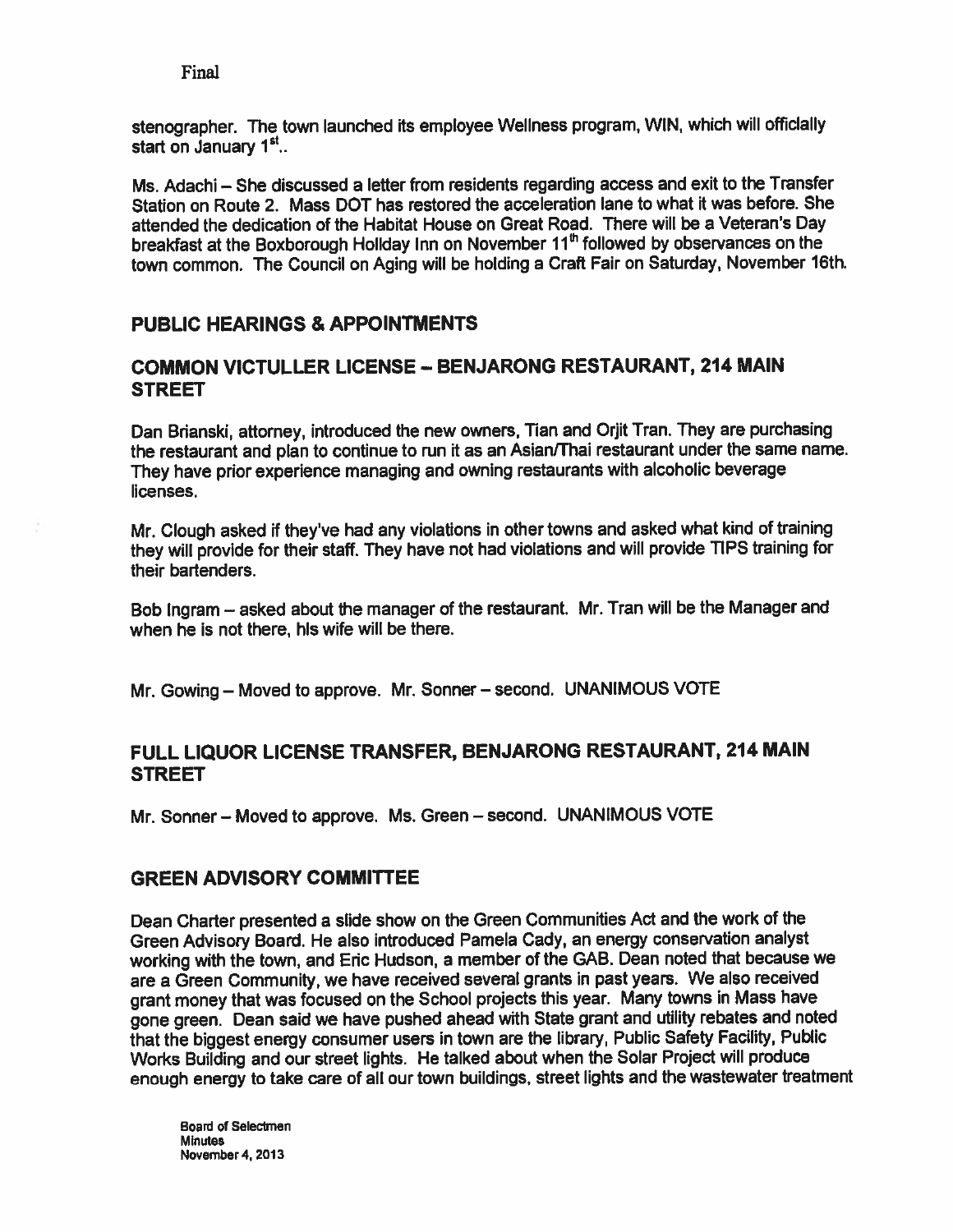Plant. He noted, however, that this does not count toward the 20% energy reduction goa<sup>l</sup> mandated in the Green Communities Act.

Pamela Cady spoke about getting to 20% reduction by June 2014. She spoke about the team challenge of  $6\%$  x  $6/14$ . She further outlined the hope that we would have an anti-idling campaign and <sup>a</sup> campaign aimed at harnessing the potential for behavioral change among town staff.

Eric Hudson said they are looking for the SOS to suppor<sup>t</sup> the behavioral change program. They reques<sup>t</sup> that we formally issue suppor<sup>t</sup> for this program, reques<sup>t</sup> the suppor<sup>t</sup> of the Town Manager and have some BOS involvement during the program.

Mr. Sonner asked that the results of the program be made available to town staff and publicly on web sites to further encourage <sup>a</sup> reduction in energy use.

Mr. Clough asked about if there was a budget for this and they said they have a budget to suppor<sup>t</sup> the Green Advisory Board. Dean said we have installed most of the devices and would need no further money as they have <sup>a</sup> budget.

Mr. Gowing asked about the useful life of High Pressure sodium and Halite street lights and the capital cost to replace the streetlights with LED's. Dean said that \$250 per light, <sup>x</sup> <sup>800</sup> lights is still substantial but it is doable. Dean said he will pursue and ge<sup>t</sup> back to the Board. Mr. Gowing asked about <sup>a</sup> penalty from the state if we did not achieve the 20%. Dean said that the state will not take the money back but it would be embarrassing if we could not carry through with the program and we would no longer be eligible for Green Communities grants.

Ms. Green offered supportive comments for the work of the GAB and for the propose<sup>d</sup> behavioral change program.

Ms. Adachi asked if there are any buildings that are contributing to our not moving forward to the 20%. Dean said the Memorial Library is tough because they hold the town's main computer hub but that they are focusing on that building and he noted that the electric bills were over \$100,000 before efforts to conserve were in <sup>p</sup>lace. The PSF building is <sup>a</sup> <sup>24</sup> hour building and Wastewater Facility is the highest user. Mr. Clough asked about thermal imaged buildings. Dean said they did it already at town hall.

Mr. Sonner — Moved to write <sup>a</sup> formal letter with suppor<sup>t</sup> to reduce energy through behavior modifications and to reques<sup>t</sup> the Town Manager suppor<sup>t</sup> this effort. Mr. Clough second — UNANIMOUS VOTE

# SITE PLAN, CVS CONTINUED FROM OCTOBER 21<sup>ST</sup>

Boiler Architects presented two views and noted not much on the <sup>p</sup>lans have changed. They addressed the common land ownership issues and the <sup>10</sup> foot parking set back and other. They noted that the <sup>p</sup>lans now meet the FAR requirements. They have applied for minor variances from <sup>p</sup>lanning. He noted that this <sup>p</sup>lan could be approve<sup>d</sup> by the Town. Mr. Sonner asked about the developers' meeting with members of the neighborhood on their work to minimize the impact of the project. The developers said they have met with the neighbors and that in theory all items on the neighbors' list could be agreeable, but some of the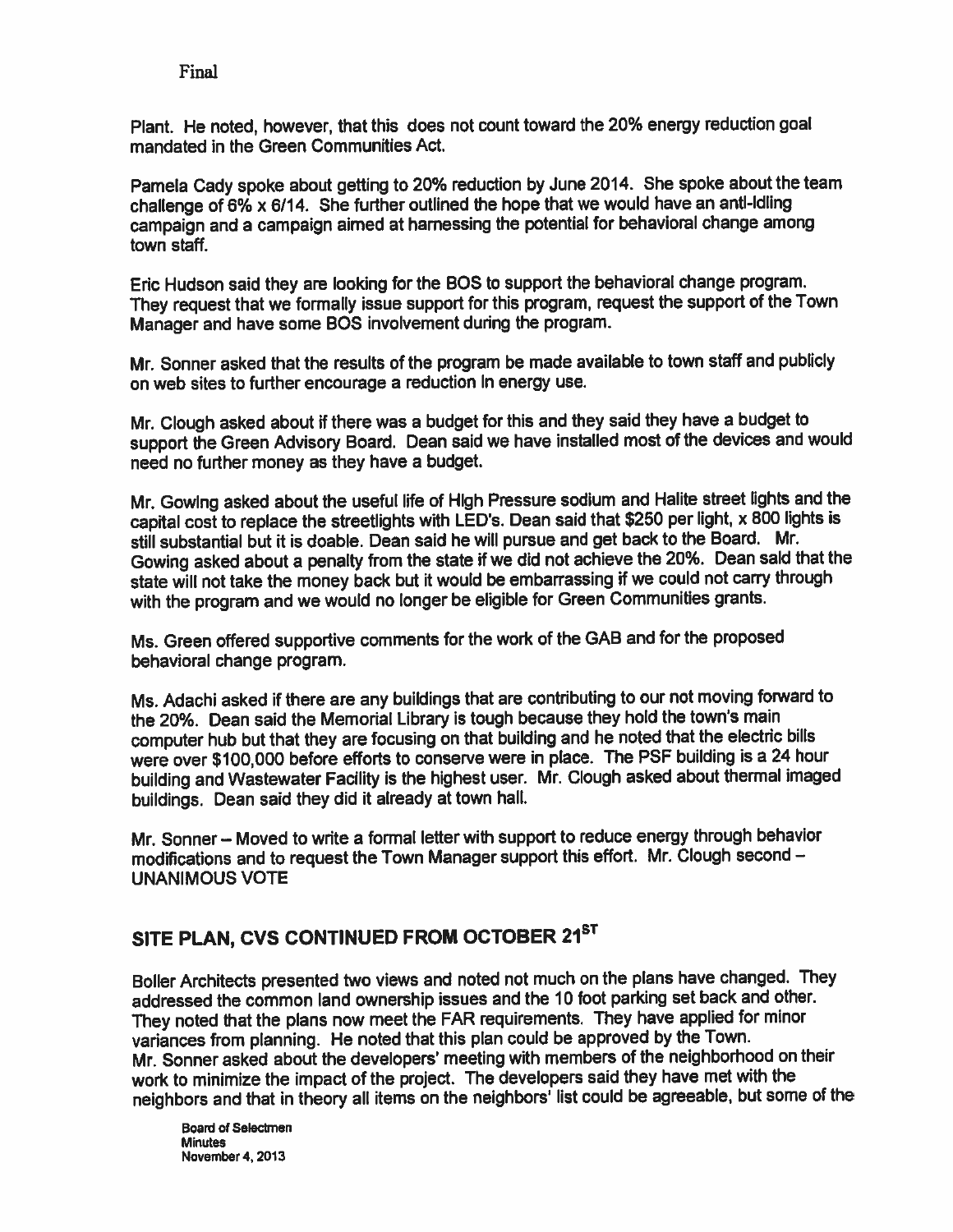details still need to be worked out. They noted that the fence is fine but that the berm wouldn't make sense in this case. Mr. Sonner then asked about required parking vs. proposed parking noting that the proposa<sup>l</sup> includes many more spaces than required under the bylaw. The developers said that the bylaw sets <sup>a</sup> minimum, not <sup>a</sup> maximum which <sup>g</sup>ives the builder the opportunity to pu<sup>t</sup> in the parking they need and the number on the <sup>p</sup>lan is consistent with other CVS stores across the country.

Mr. Clough was also concerned about the number of parking spaces. He asked if there were a reason why we could not wait and build the spaces when it is needed. The developers said that CVS would not accept a future condition as part of the proposal. Mr. Clough felt that there are extra spaces in the TD lot and that since some of the lot was included in this <sup>p</sup>lan to reduce the FAR, then the parking spaces in that lot should be included to help reduce the number of spots in the CVS lot.

Mr. Gowing spoke about how narrowing the right tum only area was <sup>a</sup> positive action. He also felt that the additional planting plan is better.

Ms. Green thanked them for the changes and inclusion of the neighbors and agrees with the guidelines, but felt that the parking is extreme and asked if they could take out the back chunk of the spaces. She was not completely convinced that the spaces were needed.

Ms. Adachi also spoke about the parking and TD Bank's restrictions on their lease. She wanted to see them use shared parking between the two buildings. She noted that the CVS store at Great Road has <sup>a</sup> shared lot. She would like to see <sup>a</sup> solution to reduce spaces. She spoke about the walkway/drive way of stamped asphalt and feels that it's an invitation for <sup>a</sup> pedestrian and <sup>a</sup> car to meet. She suggested that it be landscaped and benches installed. The petitioner said they have benches and bike racks on their <sup>p</sup>lan.

Peter Jones, <sup>a</sup> neighbor to the site, presented <sup>a</sup> slide show outling their concern. They want to have <sup>a</sup> written agreemen<sup>t</sup> in <sup>p</sup>lace going forward to preven<sup>t</sup> future problems.

Mr. Sonner said that he was clear why the neighbors wouldn't want to extend the cul de sac but was curious as to why they want to cut off pedestrian access. The neighbors said it was because they already ge<sup>t</sup> <sup>a</sup> lot of people parking on their streets and cutting through and didn't want more of that.

Mr. Clough asked for clarity from the neighbors on the proposed fence. They said they would like <sup>a</sup> fence that extends along the back of the property and then turns at <sup>a</sup> right angle at the property line with the dentist and extends forward to the back of the TD property.

Mr. Gowing asked about the <sup>p</sup>lowing deliveries and trash agreements. He noted that they have to <sup>p</sup>low and he could not endorse restrictions on <sup>p</sup>lowing and the right to conduct their business. Ms. Green agree<sup>d</sup> with Mr. Gowing about the <sup>p</sup>lowing and asked that they come up with <sup>a</sup> more reasonable resolution.

Ms. Adachi too agree<sup>d</sup> with them and noted the trash will be <sup>p</sup>icked up when they <sup>p</sup>ick up and did not feel it would be <sup>p</sup>icked up at night. She felt it would be helpful to limit the pedestrian access. Mr. Clough spoke about his attendance at their meeting and said that they want to save trees and noted that the perpendicular fence was not discussed at the meeting.

Attorney Lou Levine said the developer agree<sup>d</sup> with Mr. dough's recollection of the meeting. They are agreeable to the <sup>p</sup>lans and will work them out. He spoke about the parking issues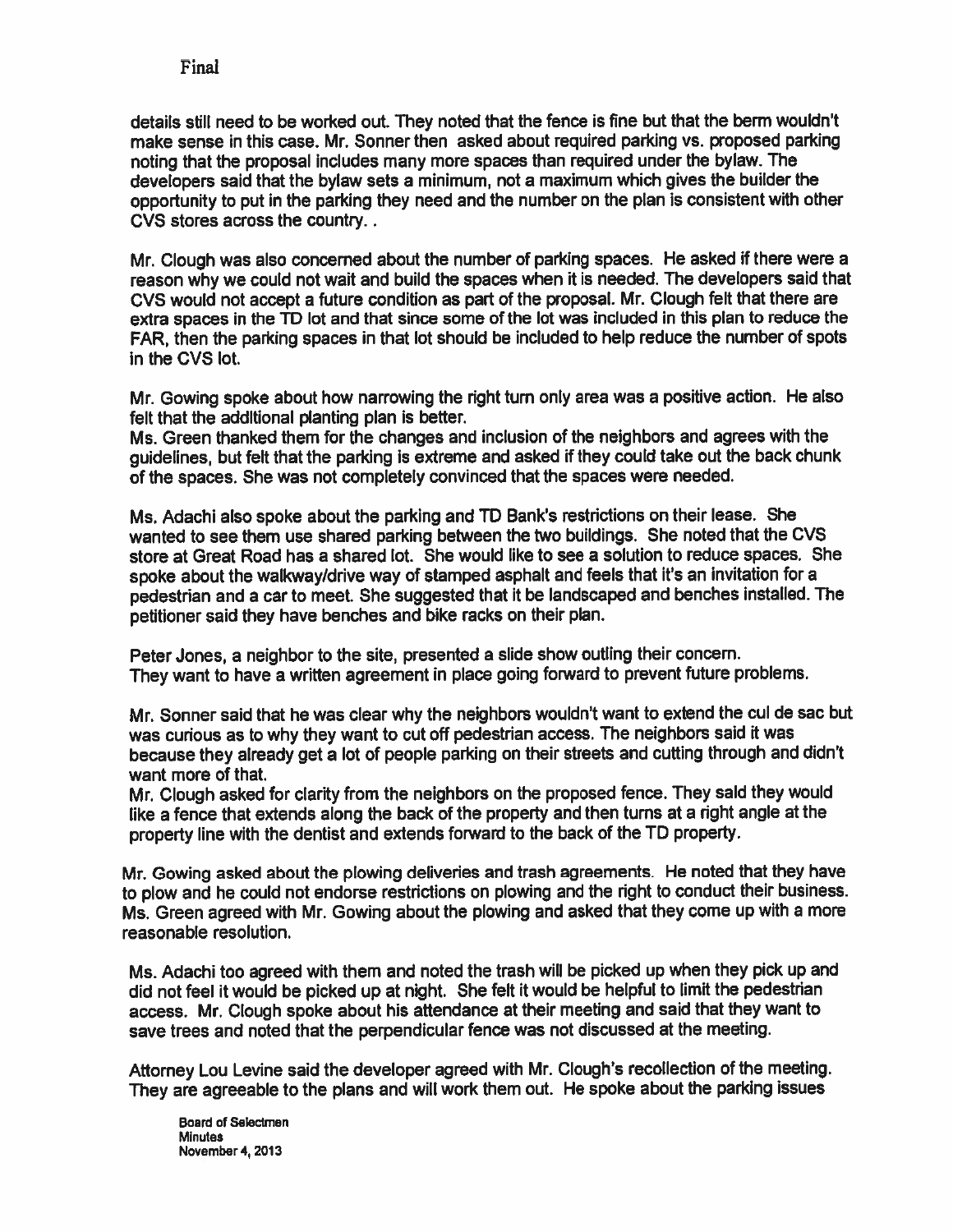and said they do need the spaces for employees as well as shoppers and noted that the number of spaces is what is required by CVS. They agree to the pedestrian access restriction. They would like to bring this to <sup>a</sup> close tonight.

Gena Manalan, <sup>a</sup> neighbor, said that they need to focus on the access from the neighborhood into that development. She said people parking on Nadine to go to the Sorrento's mall already park in the neighborhood..

Resident of <sup>6</sup> Francine Road asked about fence just east of Francine Road and noted that they cannot pu<sup>t</sup> it in the wetlands.

The architects said they will commit to the <sup>8</sup> foot fence but that the berm causes engineering issues and can kill vegetation. They are also committed to continuing the dialogue with the neighbors even if the hearing is closed tonight.

Mr. Clough said we need to address the construction time and hours of operation. Architect agree<sup>d</sup> to the need for the fence and will agree to supplemental <sup>p</sup>lantings on the entire boundary, an <sup>8</sup> foot fence and <sup>a</sup> genera<sup>l</sup> understand that the developer will work hard with neighbors.

Mr. Gowing noted that since it's <sup>a</sup> single ownership, it is worthwhile to understand that the back lot will also require <sup>a</sup> site <sup>p</sup>lan so the developers have an incentive to continue to work with the neighbors.

The developers said that they would also agree to buffer <sup>p</sup>lanting every <sup>6</sup> to <sup>9</sup> feet and that the <sup>p</sup>lantings would be evergreens, which is what was discussed at the meeting. Mr. Sonner— Moved to close the Hearing. Mr. Gowing — second. UNANIMOUS VOTE

# SELECTMEN'S BUSINESS

# PRIVATE WAY PLOWING PRESENTATION

Cory York explained the process of determining the cost. The fee would remain at \$2.19 and he recommend it not be increased this year. Mr. Sonner — Moved to keep the private <sup>p</sup>lowing costs the same as last year. Mr. Gowing — second. UNANIMOUS VOTE

# COMMUNITY PRESERVATION COMMITTEE REQUEST, MUNICIPAL PROPERTIES, INTERIOR REHABILITATION & ADAPTIVE REUSE OF THE WINDSOR BUILDING AND RESTORATION OF THE ORIGINAL PAINT COLORS AT TOWN HALL

Dean Charter discussed the two proposals for CPC Funding. They need to paint the Town hall this year as it is two years overdue. He would like the board's suppor<sup>t</sup> of this project for CPC Historical Building Category as they propose to paint the Town Hall in its original colors. The board agreed it would be nice to go back to original colors.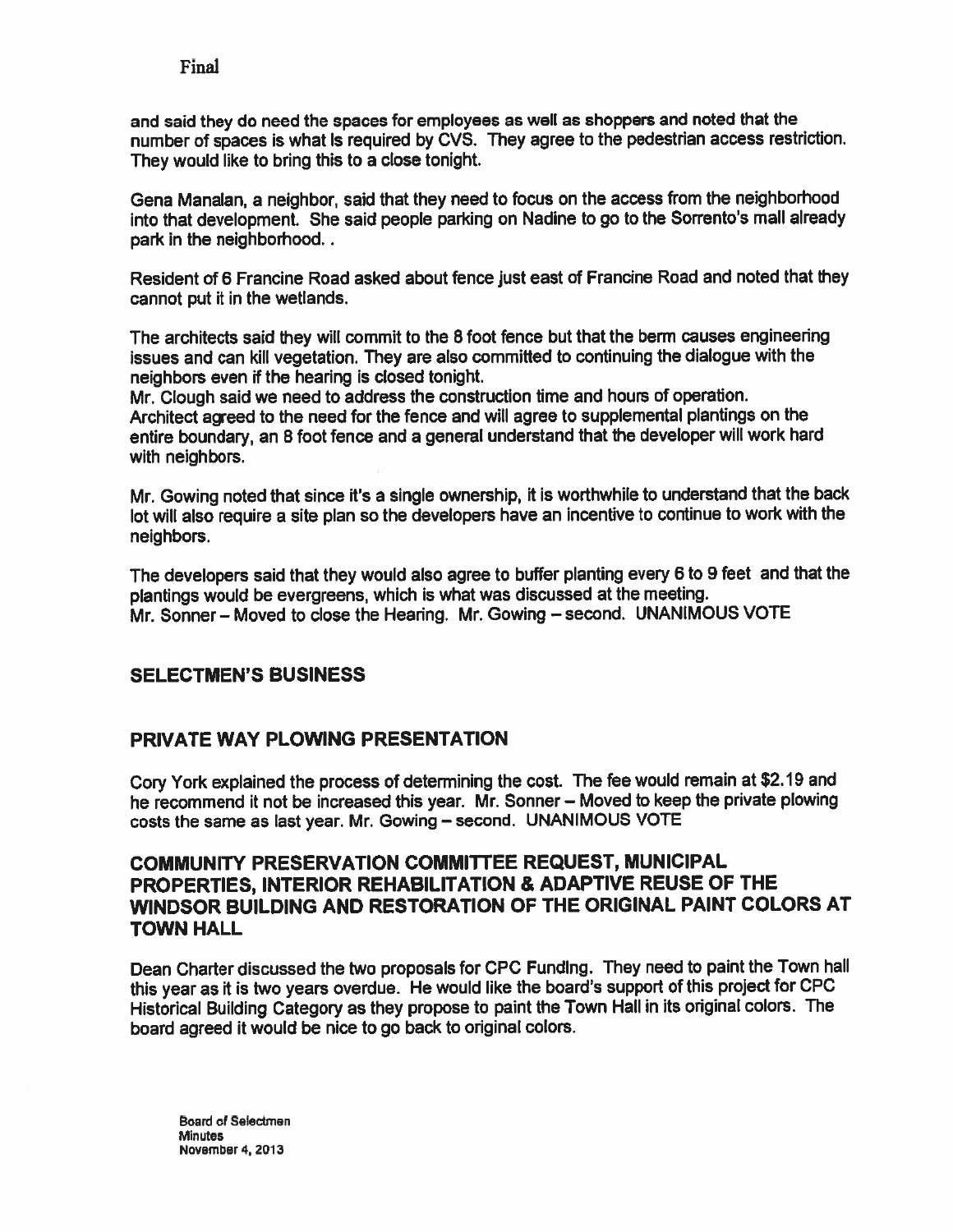Mr. Charter also presented on the proposa<sup>l</sup> for interior rehabilitations to the Windsor Building. They looked at it as part of the space needs study and see possible uses for the entire building. This project would <sup>g</sup>ive full access for meeting space on both levels. The Board discussed several issues in regard to the cost and use. There were general concerns that this wasn't <sup>a</sup> goo<sup>d</sup> use of the CPA money and how much usable space it would yield.

# BOARD OF SELECTMEN TO PRIORITIZE CPC PROJECT SUBMITTALS

The Board ranked the projects for CPC supportThe official rankings are: 1. Participation in Regional Housing Services Office; 2. Robbins Homestead & Ice House foundations; 3. Ice House Pond Trails; 4. Arboretum Bog Boardwalk; 5. Morrison farm Well and Irrigation system for Community Gardens; 6. Ice House Pond parking and Picnic Area; 7. Restoration of Original Paint Colors for Town Hall; 8. Basketball Court Renovations, Coward and Gardner Playgrounds; 9. Arboretum Parking Lot Improvements; 10. NARA Improvements; 11. Historic District Study and design Guidelines and Standards; 12. Interior Rehabilitation & Adaptive Reuse of the Windsor Building

Mr. Clough — Moved to accep<sup>t</sup> order with the Interior rehabilitation of the Windsor Building removed from the list of recommended CPA projects. Mr. Gowing — second. UNANIMOUS VOTE

# MINUTEMAN TECHNICAL VOCATIONAL SCHOOL SENATE BILL 228, DRAFT LETTER OF SUPPORT

Ms. Adachi provided an introduction to the propose<sup>d</sup> letter of support. She noted that State Senator Eldridge has said he supports the bill but that State Representatives Atkins and Benson do not because they think it could have <sup>a</sup> negative impact on non-regional school districts.

Ms. Green said that the bill makes sense for us as <sup>a</sup> regional school district, and she noted that transportation aid is often cut. She felt, however, that the focus in the letter was solely on regional vocational technical schools and wanted to see ft also spea<sup>k</sup> about the benefits to regional school districts. Mr. Clough said we need to approve and change the letter to reflect Ms. Green's concerns. Ms. Adachi noted that the letter was based off <sup>a</sup> model from Nancy Banks. She said that she is concerned with the legislation as ft's <sup>a</sup> simplistic way to approve funding. Mr. Gowing said he supports the legislation.

Mr. Gowing — Moved to approve the rewrite of the letter of suppor<sup>t</sup> for SB228 to focus on the benefits to regional school districts. Mr. Clough - second 4-1 Ms. Adachi- No, Motion passes.

# CONTINUED DISCUSSION OF FINANCE COMMITTEE'S POINT OF VIEW

Ms. Adachi outlined her conversations with the Finance Committee who would like to hear more specific reactions to their point of view from this board.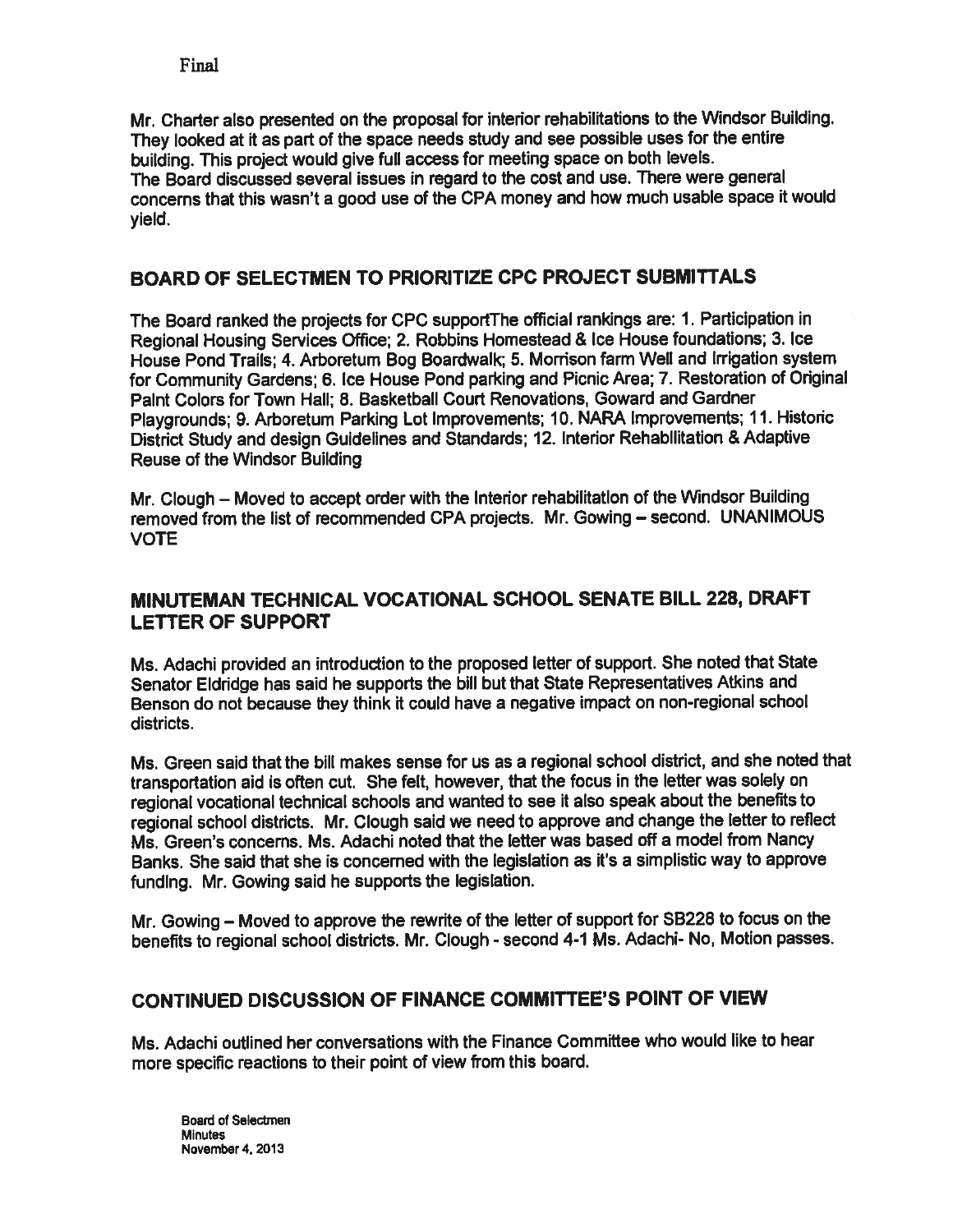Ms. Green was concerned about not going out to the full <sup>2</sup> ½. She feels we could do it this year and next year, but after that she had concerns. In particular, she is concerned that the Fin. Com.'s projections have the reserve level going to 4% of the budget by FY'18 and she feels that this is an irresponsible move. She would like to see us keep the reserves at the 6-8% level. She would also like to see this budget include the higher OPEB paymen<sup>t</sup> recommended by the working group.

Mr. Gowing said we could only discuss this year, as this board could not bind future boards. He said that he was <sup>p</sup>leased to see the Town Manager include information on future expenditures for salaries.

Mr. Sonner understood Mr. Gowing's position, but felt that the long term context helps for this year. He would also like to see the assumptions beyond the numbers, particularly at the department level. He felt like we didn't have the context of some of the bigger capital expenses in the <sup>p</sup>ipeline. He also felt that it wasn't apparen<sup>t</sup> if the regional bonus money is included or not as we go beyond five years.

Mr. Clough thinks the five year view is very helpful. He also felt that we don't really know what will happen with the regionalization cliff. He agrees that we don't want to let our reserve level go below 5% of the budget. He also felt that the revenues from fees are underestimated and that because of issues like that, there's enough room to make these numbers work.

Ms. Adachi said that she prefers to <sup>p</sup>lan for the worst and that she's not keen to stick with the 2% increase for too long. She noted that the town has been working very frugally and that some projects have been pu<sup>t</sup> off because of that. She also felt it would be helpful to have actual numbers of what <sup>a</sup> 2% increase would mean as she doesn't think it would have that big of an impact on the tax payers.

Mr. Sonner felt we should tell Fincom that it was useful, that we would like the OPEB to go up to \$1.1 million, and that we don't want the reserves to drop below 5%. This received general consensus from the board.

# SELECTMEN'S REPORTS

Mr. Sonner — Memorial Library Long Range Plan will be ready for discussion during one of our December meetings. <sup>2020</sup> is hoping to return to appearing before the <sup>803</sup> on <sup>a</sup> quarterly basis. WMLAC will have <sup>a</sup> Public hearing in Concord regarding the proposa<sup>l</sup> for bus parking at Knox Trail on November  $7<sup>th</sup>$ .

Mr. Clough – Open Space will be asking for \$450,000 from the CPC this year. The Wright Hill Associations received <sup>a</sup> \$1 .385 million appraisal for the property and will be making <sup>a</sup> presentation to CPC. They are still working on the conservation restriction for that land. The Kelley's Corner Designer Selection Committee interviewed three designers and hope to make their recommendation to the Town Manager on 11/13.

Ms. Adachi — ACHC went on Morrison farm visit to see the house and will discuss the visit and make <sup>a</sup> decision about whether having affordable housing there is appropriate.. Area housing authorities are looking into sharing duties and better practices. The Water District will meet and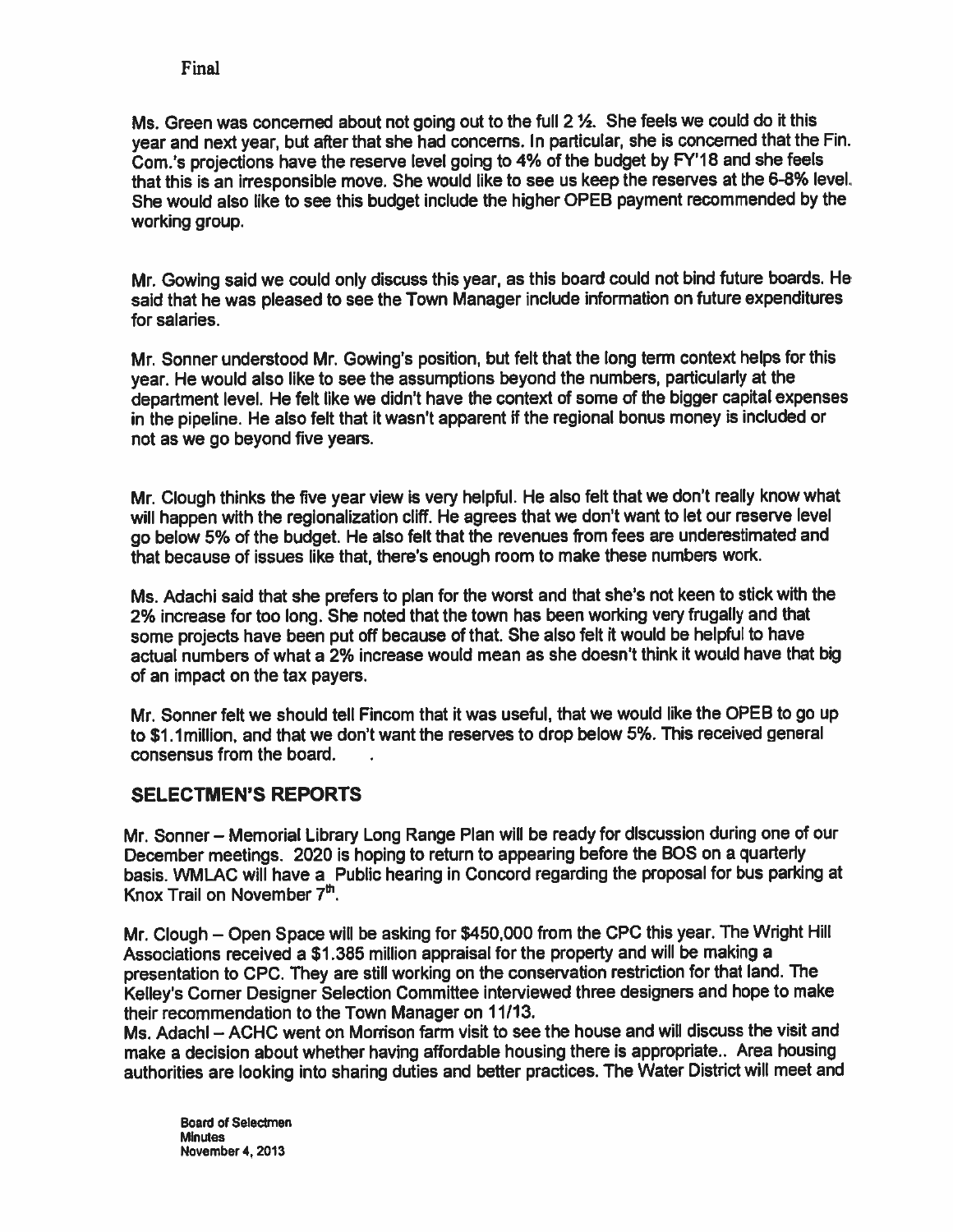discuss the bus parking proposa<sup>l</sup> for Knox Trail. There is Wright House tour this weekend and the diversity group has continued to meet.

Mr. Gowing — RTAC — <sup>I</sup> was officially elected vice chair of RTAC.

**MAPC** – I attended the MA PC  $50<sup>th</sup>$  anniversary meeting in Boston. They honored past presidents of the MA PC (and Acton's Bill Sawyer was in attendance). Sec. Bialecki indicated that the state's long term <sup>p</sup>lan includes: Regional efforts to share services, Smart growth, Green space and Affordable housing.

Acton TV – the board discussed when they might upgrade their equipment to HD to correspond with changes of input to Comcast. There was also <sup>a</sup> failure issue with the INET that exposes <sup>a</sup> weakness in the aging equipment — they are discussing with Comcast the best way to upgrade the equipment (Comcast responsibility).

CrossTown Connect — Doug Halley presented to <sup>a</sup> broad cross-section of stakeholders: people with disabilities, COAs, Health and Human Services, Minuteman Arc, etc. on the benefits and concerns with local transportation and how this new provision would impact it.

HDC - the HDC discussed our final vote to surplus the Asa Parlin house. They are reading through Roland's application to the CPC on revamping the historic guidelines.

COA - the COA is still working finalizing their annual goals. The discussion continues about the need of <sup>a</sup> new senior center and what to do in the interim. They heard about the roles of the various Senior Center workers. They are working on puffing out <sup>a</sup> survey to ge<sup>t</sup> input from the seniors on ways to better deal with signing up for overbooked programs.

LRTA - the monthly LRTA meeting was canceled due to lack of quorum.

MFC -they updated the costs of the various projects (the elements) that they are working on. They discussed schedule of presenting to the CPC. They range<sup>d</sup> <sup>a</sup> meeting from Acton community housing Corp. to have <sup>a</sup> tour of the farmhouse as potential lowlmoderate income housing.

Ms. Green —None of her committees met.

CONSENT Questions were answered

Mr. Sonner - Moved to approve the Consent Items - Mr. Gowing - second. UNANIMOUS VOTE

Board of Selectmen Minutes Novernber4. 2013

 $29.92.$  (cmg)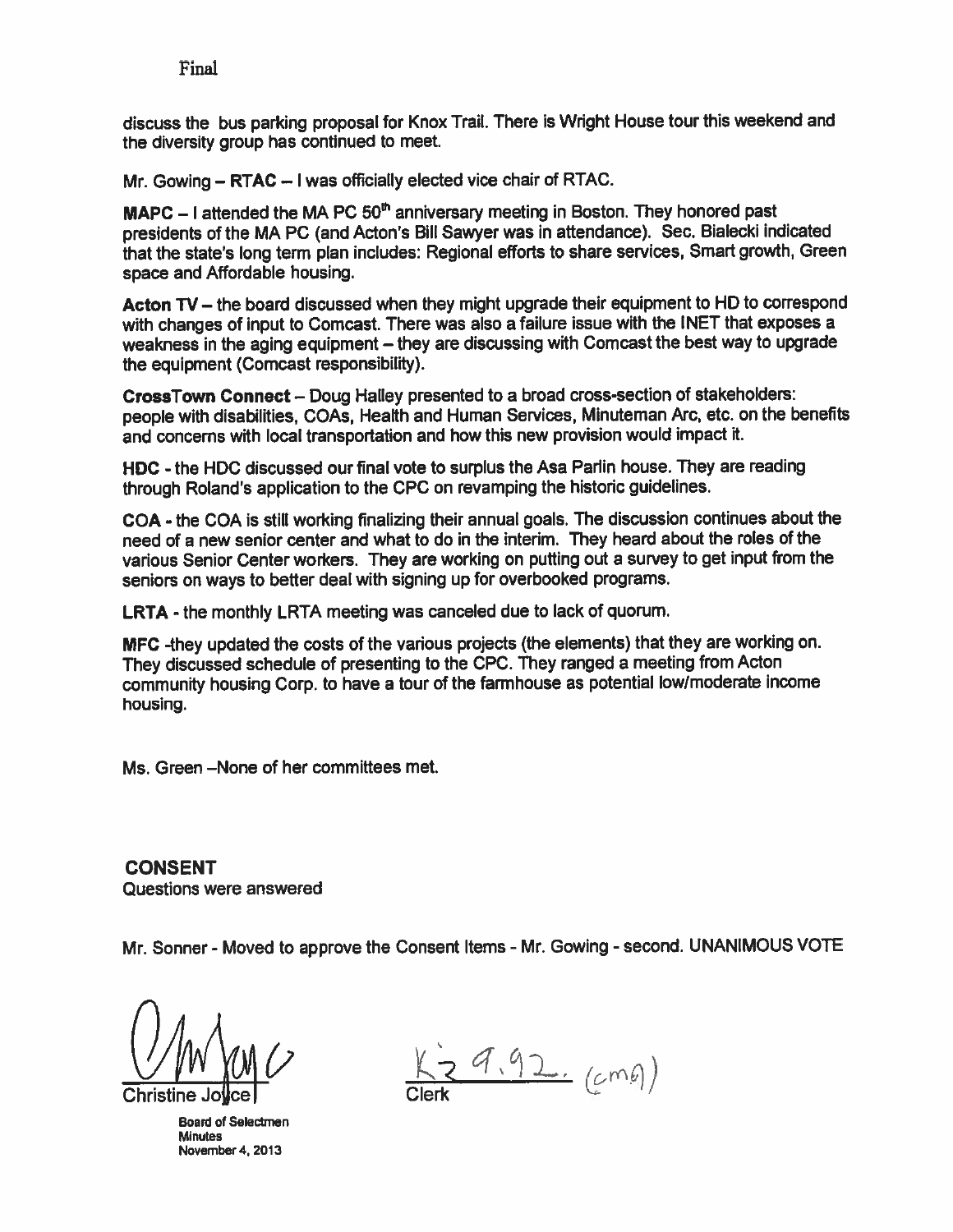# BOARD OF SELECTMEN & SEWER COMMISSIONERS' MEETING AGENDA

 $\bigcap$  10

Francis Faulkner Hearing Room EXECUTIVE SESSION - 6:30 P.M. November 4, 2013 REGULAR SESSION 7:00 P.M.

EXECUTIVE SESSION — discuss litigation and strategy, W. R. Grace, at the conclusion of the Executive Session the Board will convene into Regular Session at 7:00 p.m.

I. CITIZENS' CONCERNS

# II. PUBLIC HEARINGS AND APPOINTMENTS

- 1. 7:05 CHAIRMAN'S UPDATEIOPERATIONAL MINUTE The Chairman will briefly update the Board. The Town Manager will provide <sup>a</sup> brief report.
- 2. 7:10 COMMON VICTUALLER LICENSE, BENJARONG RESTAURANT, 214 MAIN STREET See enclosed materials
- 3. 7:15 FULL LIQUOR LICENSE TRANSFER, BENJARONG RESTAURANT, 214 MAIN STREET See enclosed materials
- 4. 7:50 GREEN ADVISORY COMMITTEE See enclosed materials
- 5. 8:20 SITE PLAN, CVS CONTINUED FROM OCTOBER 21ST See enclosed materials

Docushare link to the new information for the CVS Hearing this Monday evening. acton-ma.gov/dsweb/View/Collection-5783

### 6. 8:50 PRIVATE WAY PLOWING PRESENTATION See enclosed materials

SELECTMEN'S BUSINESS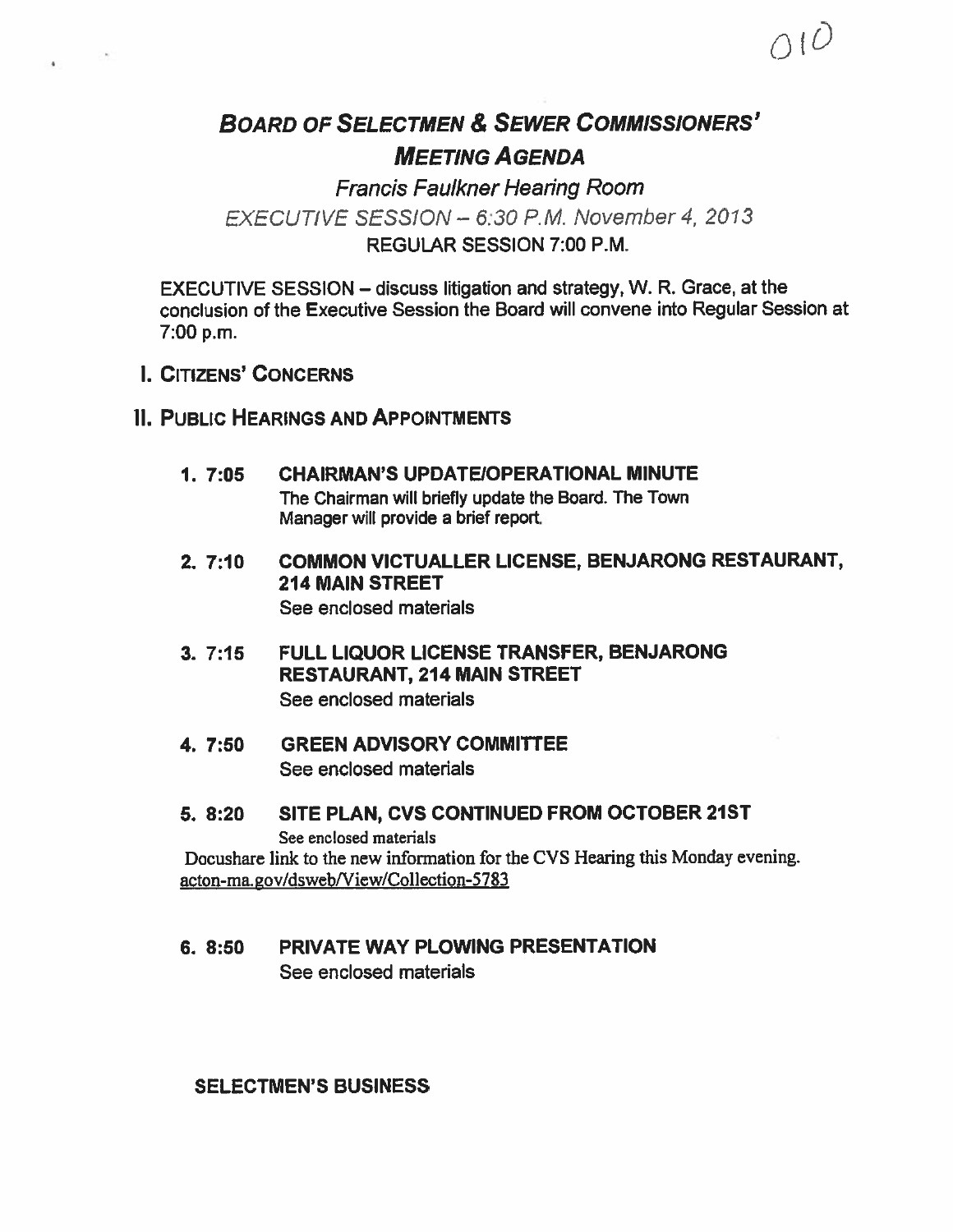- 7. COMMUNITY PRESERVATION COMMITTEE, FUND REQUEST, MUNICIPAL PROPERTIES, INTERIOR REHABILITATION & ADAPTiVE REUSE OF THE WINDSOR BUILDING, RESTORATION OF ORIGINAL PAINT COLORS AT TOWN HALL See enclosed materials
- 8. BOARD OF SELECTMEN TO PRIORITIZE CPC PROJECT SUBMITTALS See enclosed materials
- 9. MINUTEMAN TECHNICAL VOCATIONAL SCHOOL SENATE BILL 228, DRAFT LETTER OF SUPPORT See enclosed materials
- 10. DISCUSSION OF FINANCE COMMITTEE'S POINT OF VIEW See enclosed materials

# SELECTMEN'S REPORTS

- III. CONSENT AGENDA
	- 11. ACCEPT BOARD OF SELECTMEN MINUTES, MAY 13, SEPTEMBER23 AND OCTOBER 7, 2013 See enclosed materials
	- 12. DISPOSAL OF OBSOLETE MATERIALS, MEMORIAL LIBRARY See enclosed materials
	- 13. ACCEPT GIFT, PLANNING DEPARTMENT See enclosed <sup>a</sup> <sup>g</sup>ift of \$238.76 from various donors to be used to fund the playground at Goward Field See enclosed materials

# 14. ACCEPT GIFT, TREE DEPARTMENT See enclosed <sup>a</sup> Gift of <sup>a</sup> tree valued at \$1200 from NSTR See enclosed materials

# 15. ACCEPT GIFT, RECREATION DEPT. See enclosed <sup>a</sup> <sup>g</sup>ift of \$146.96 from Dunkin Donuts to provide beverages in conjunction with the Historical Fall Tour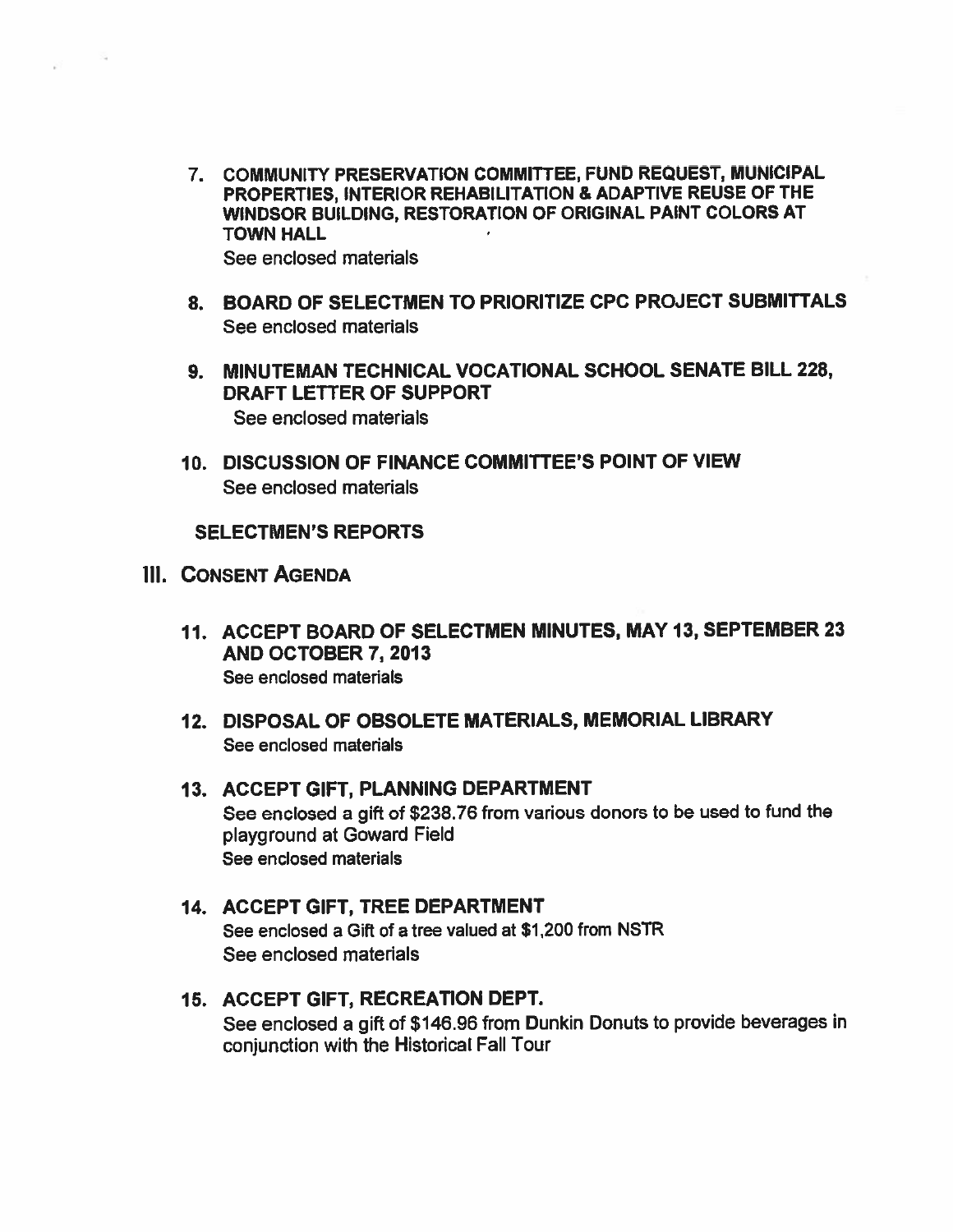- 16. DECLARE SURPLUS, STEEL RAILS, SPIKES AND BOLTS TO SELL FROM THE TOWN OWNED RIGHT OF WAY AS PART OF ARRT PROJECT, MAIN STREET AND MAPLE, AND 20 MAIN STREET See enclosed mateñals
- 17. PROCLAMATION NOVEMBER, PANCREATIC CANCER AWARENESS MONTH See enclosed materials

# EXECUTIVE SESSION

# THERE WILL BE A NEED FOR EXECUTIVE SESSION - W. R. GRACE

### ADDITIONAL INFORMATION

See enclosed correspondence that is strictly informational and requires no Board action

# FUTURE AGENDAS

To facilitate scheduling for interested parties, the following items are scheduled for discussion on future agendas. This is not <sup>a</sup> complete agenda

#### NOVEMBER 18 DECEMBER 2

Use Special Permit, #10/11-13445, <sup>848</sup> Main Street Town Wide Survey Results Presentation Jacob Abraham, Manufacture Fire Wood Vote 2014 License Renewals Design Review Board Overview Manuscript Acton Memorial Library Long Range Plan 2014 License Renewals

# PENDING MINUTES PENDING COMMITTEE APPOINTMENTS

AWAITING VCC REVIEW AND RECOMMENDATION

October21

Vandama Sharma — Interested in Sustainable Housing — applicant will sit in on Committee's to see what she feels would be appropriate for her interests

AWAITING BOS REVIEW AND RECOMMENDATION

H.W. Flood – NA Fire Station Task Force Robert Puffer — NA Fire Station Task Force Robert Ingram - NA Fire Station Task Force Dale Chayes — NA Fire Station Task Force Peter Balkus - NA Fire Station Task Force Garry McCarthy - NA Fire Station Task Force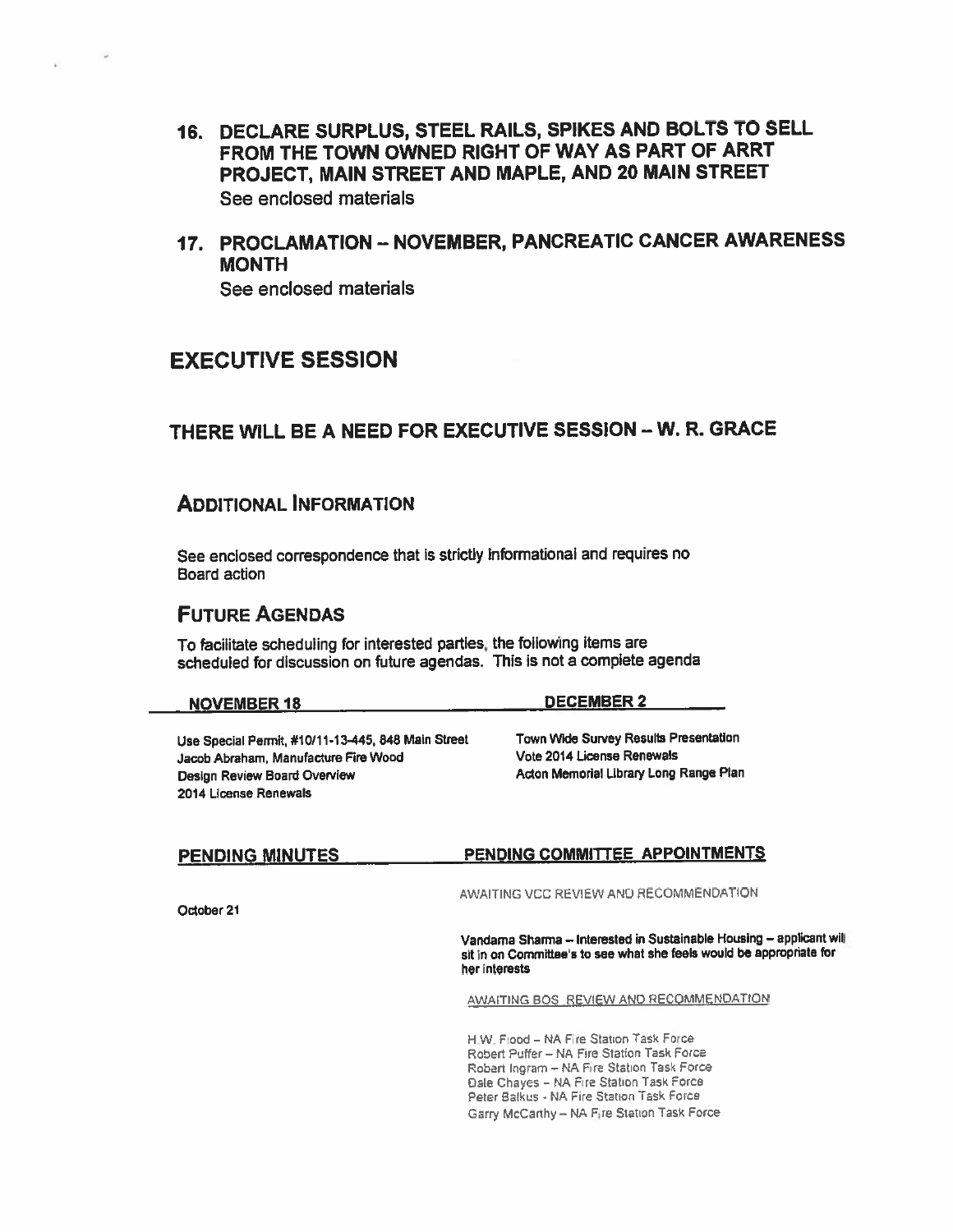Maura Harrington - NA Fire Station Task Force Malcolm MacGregor - NA Fire Station Task Force

 $\chi = -20$ 

Ÿ.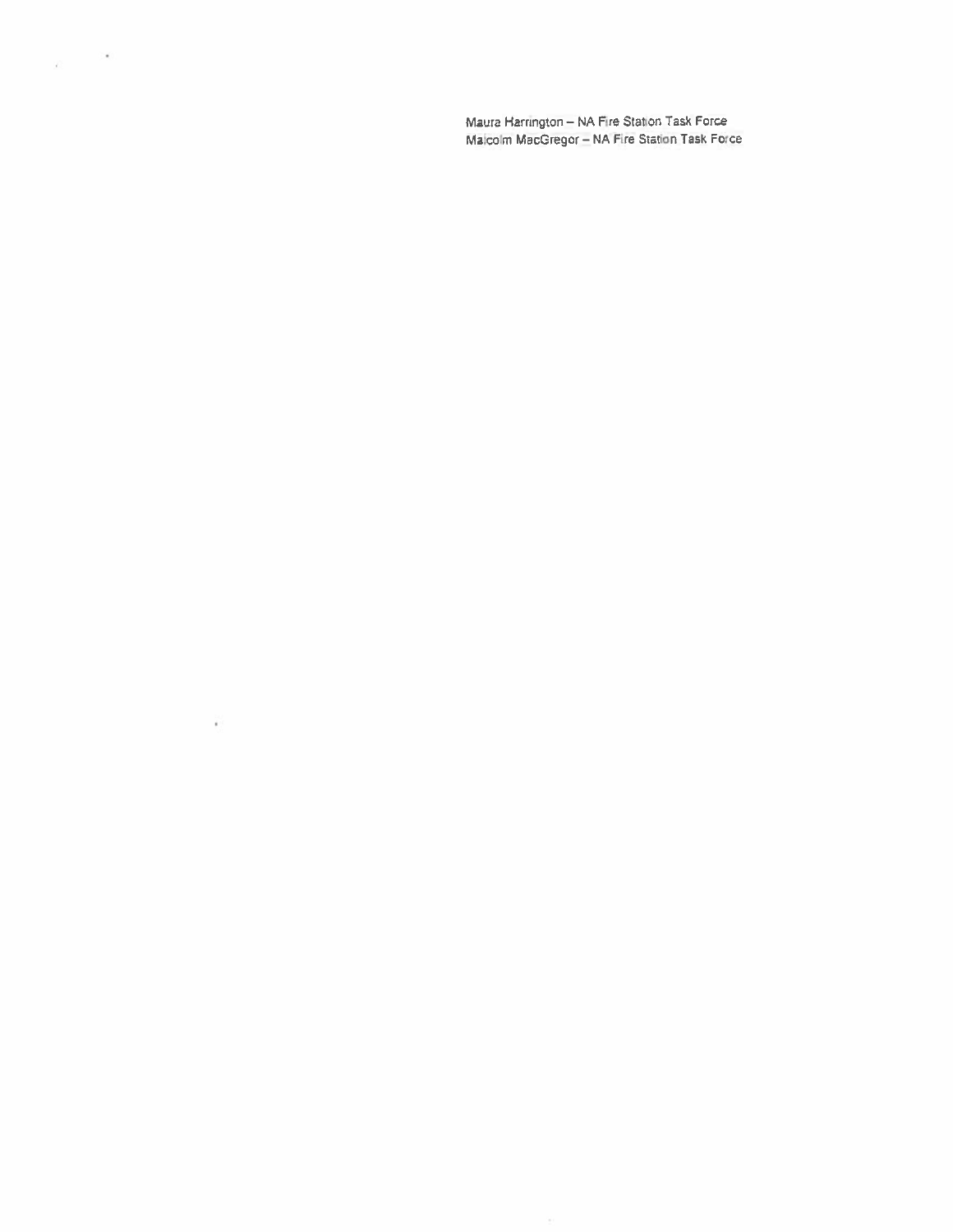| <b>Xerox DocuShare®</b><br>Home Content Map What's New Users &<br>Groups Help         |                                                                                  |       |                         |                                            |                            |  |  |  |  |  |  |
|---------------------------------------------------------------------------------------|----------------------------------------------------------------------------------|-------|-------------------------|--------------------------------------------|----------------------------|--|--|--|--|--|--|
| Search In:<br>manager Logout Hy DocuShare Hy Tasks<br>v<br>This Collection V Advanced |                                                                                  |       |                         |                                            |                            |  |  |  |  |  |  |
| My Background Jobs (91)<br>55)                                                        |                                                                                  |       |                         |                                            |                            |  |  |  |  |  |  |
| Location: Home : Public Meetings > Board of Selectmen > 2013 + 11-04 > Agenda Listing |                                                                                  |       |                         |                                            |                            |  |  |  |  |  |  |
| Agenda                                                                                |                                                                                  |       |                         | <b>Properties</b><br>Add to Favorites<br>v |                            |  |  |  |  |  |  |
| Edit Selected                                                                         | Go<br>Add                                                                        | Go    |                         |                                            | <b>Refresh</b><br>DК<br>E. |  |  |  |  |  |  |
| Type                                                                                  | <b>Title</b>                                                                     | Owner | <b>Edited</b>           | <b>Size</b>                                | Actions                    |  |  |  |  |  |  |
| 傝<br>П                                                                                | 010 1 Agenda, Board of<br>Selectmen, November 4.<br>2013 日                       |       | manager 11/01/13        | 130 KB                                     | 日界田一~                      |  |  |  |  |  |  |
| 氥                                                                                     | 020 (2) Common<br><b>Victualler License,</b><br><b>Benjarong Rest &amp;</b>      |       | manager 11/01/13        | 100 KB                                     | 2888○ 7                    |  |  |  |  |  |  |
| 愠<br>┑                                                                                | 030 (3) Transfer of Full<br>Liquor License,<br>Benjarong Rest.,214 Main          |       | manager 11/01/13        | 895 KB                                     | 国界田口ャ                      |  |  |  |  |  |  |
| 冠                                                                                     | 035 (4) Green Advisory<br><b>Slide Show Materials 9</b>                          |       | manager 11/01/13        | 1 MB                                       | 图图图<br>V                   |  |  |  |  |  |  |
| 口 国                                                                                   | 040 (5) CVS Site Plan<br><b>Materials - check link for</b><br>materials <b>@</b> |       | manager 11/01/13 496 KB |                                            | 288201                     |  |  |  |  |  |  |
| 园<br>П                                                                                | 050 (6) Private Way<br><b>Plowing Materials P</b>                                |       | manager 11/01/13        | 48 KB                                      | 2 【图2】7                    |  |  |  |  |  |  |
| 冒<br>$\Box$                                                                           | 060 (7) CPC Submittal,<br><b>Municipal Properties &amp;</b>                      |       | manager 11/01/13        | 1 MB                                       | 2830 2                     |  |  |  |  |  |  |
| 园<br>$\Box$                                                                           | 065 (8) CPC Decision<br>worksheet E                                              |       | manager 11/01/13        | 91 KB                                      | 日出田一~                      |  |  |  |  |  |  |
| 囹<br>$\Box$                                                                           | 070 (9) Senate Bill 228<br>Support Letter &                                      |       | manager 11/01/13        | 93 KB                                      | 5880 2                     |  |  |  |  |  |  |
| 圖<br>$\Box$                                                                           | 080 (10) Finance<br><b>Committee Point of View</b><br>Ъ                          |       | manager 11/01/13        | 478 KB                                     | 出界的一ヶ                      |  |  |  |  |  |  |
|                                                                                       | 090 (11) Board of                                                                |       | manager 11/01/13        | 1 MB                                       | $\blacktriangledown$       |  |  |  |  |  |  |